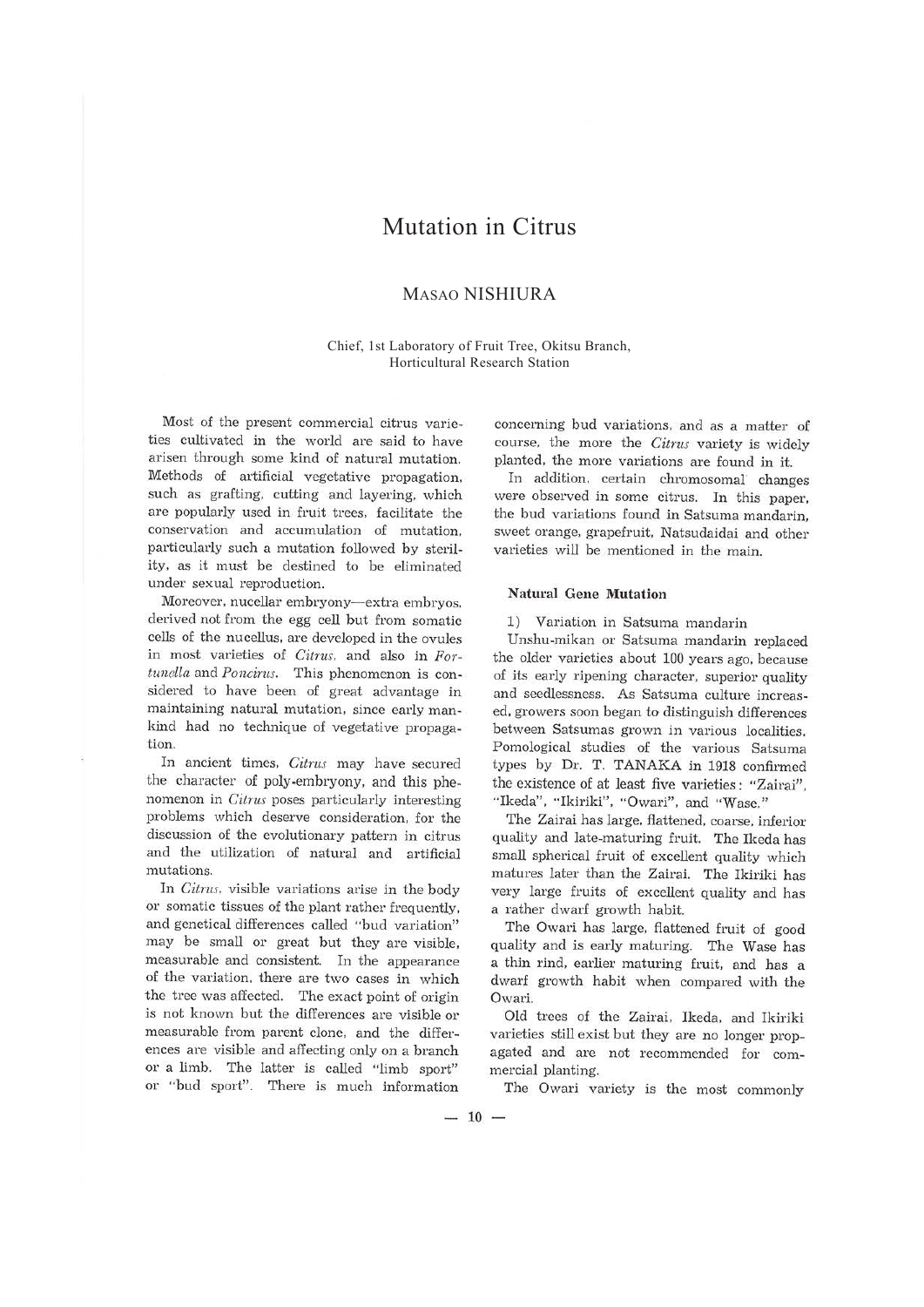grown variety. The Aoe-Wase was first found around 1895 as a limb sport on a tree of the common Satsuma in Oita Prefecture. This discovery of the Wase as a bud mutation was an epochal finding in the citrus industry of Japan. Search for *limb* sports has attracted citrus researchers' and growers' attention and many new bud variations were discovered among all of the Satsuma varieties. Through the years. many strains of Satsuma have developed through limb sports or bud variations and the superior ones have become the main source of Japanese citriculture today.

In these selections from natural mutation, a very wide range of variations including a range of early to late maturing types have been obtained; namely. Wase Satsumas ripen in early October. several Satsuma strains ripen in early to middle November, and common Satsumas

mature from late November to middle December. Many bud variations of Wase character were found in trees of the Owarl and Zairai varieties. Among them. the "Miyagawa-Wase" appeared as a limb sport from the Zairai Satsuma in 1915 and was introduced by Dr. T. Tanaka in 1923. It was the best strain of the early Satsumas until recently.

A large number of limb sports from the Owari variety were found and have given rise to selections superior to the original Owari. Among the best are the "Sugiyama" and "Hayashi". At present. each citrus producing prefecture recommends superior strains for commercial planting. This situation is shown in Table 1. More recently, several limb sports of Owari have been selected for cold hardiness and are being tested.

|  |  |  | <b>Table 1.</b> Varietal differentiation in Unshu-mikan through natural mutation |  |  |  |  |  |
|--|--|--|----------------------------------------------------------------------------------|--|--|--|--|--|
|--|--|--|----------------------------------------------------------------------------------|--|--|--|--|--|

|                                                         | Season of<br>maturity                                                                       |                                                                                                                                                                                                                                                                                   |                                                                                                                                                                               |
|---------------------------------------------------------|---------------------------------------------------------------------------------------------|-----------------------------------------------------------------------------------------------------------------------------------------------------------------------------------------------------------------------------------------------------------------------------------|-------------------------------------------------------------------------------------------------------------------------------------------------------------------------------|
|                                                         | Ikeda<br>Zairai<br>'in Fukuoka'<br>/in Osaka<br>Prefecture<br>Prefecture/<br>Miyagawa-Wase- | Okitsu-Wase (N. S.)<br>-Miho-Wase (N. S.)<br>-Mochimaru-Wase                                                                                                                                                                                                                      | E. Oct.<br>E. Oct.<br>E. Oct.                                                                                                                                                 |
| Original<br>Unshu-mikan -<br>in Kagoshima<br>Prefecture | Owari<br>Ikiriki<br>/in Aichi<br>(in Nagasaki)<br>Prefecture<br>Prefecture/                 | -Matsuyama-Wase<br>Tachima-Wase<br>-Yonezawa-Unshu<br>-Nagahashi-Unshu<br>-Nankan No. 20<br>Shigeta-Unshu<br>Sugiyama-Unshu<br>Silver-hill (N.S.)<br>-Tanikawa-Unshu (N. S.)<br>-Nankan No. 4<br>-Tomono-Unshu<br>-Hayashi-Unshu<br>Ooiwa No. 5<br>-Ishikawa-Unshu<br>Juman-Unshu | E. Oct.<br>E. Oct.<br>E. M. Nov.<br>E. M. Nov.<br>E. M. Nov.<br>E. M. Nov.<br>L. Nov.<br>L. Nov.<br>L. Nov.<br>L. Nov.<br>L. Nov.<br>E. Dec.<br>E. Dec.<br>M. Dec.<br>M. Dec. |



 $E =$  Early,  $M =$  Middle,  $L =$  Late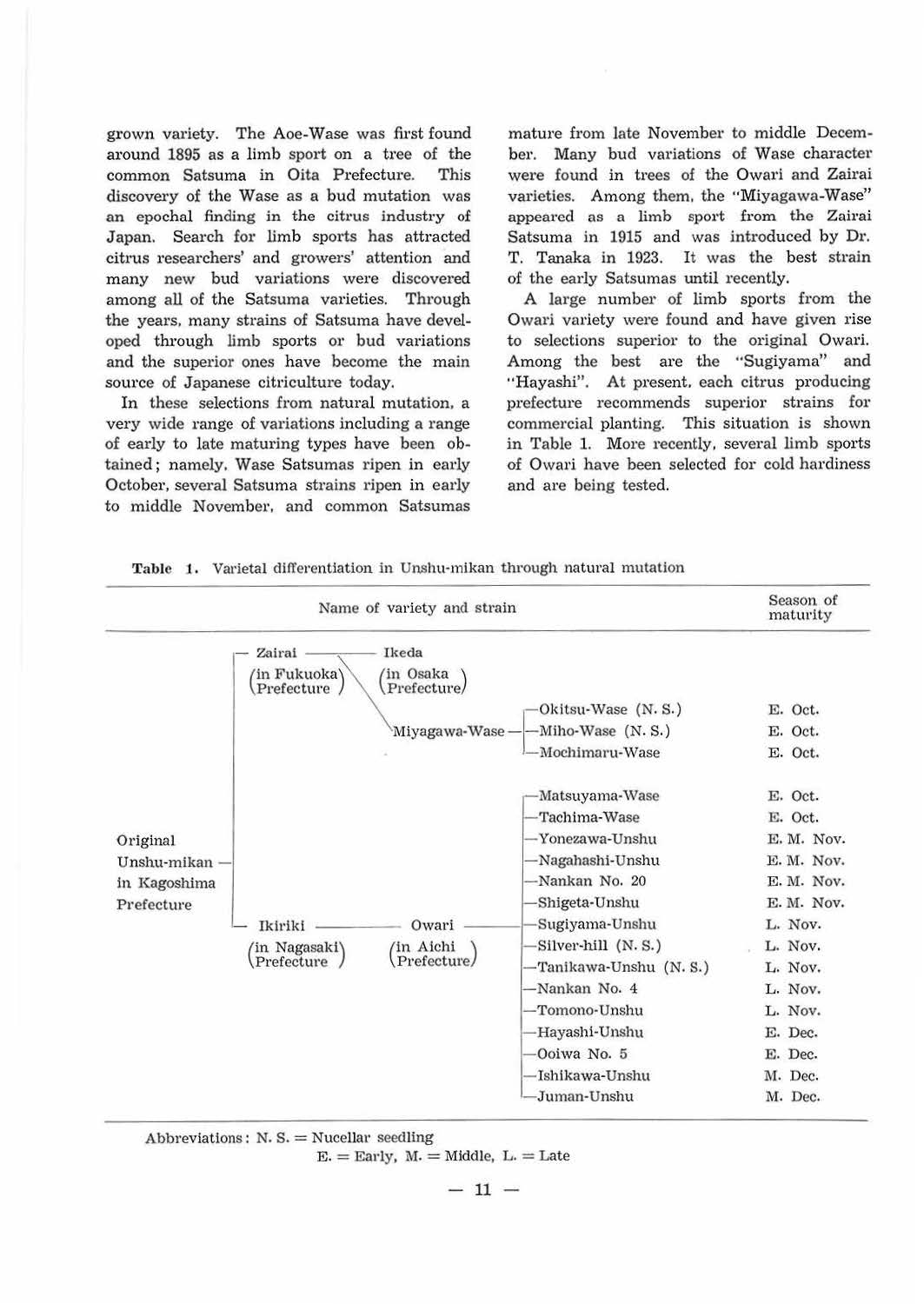On the other hand, systematic citrus breeding was projected and conducted at the Horticultural Experiment Station. Okitsu (present Okitsu Branch. Horticultural Research Station. Ministry of Agriculture and Forestry) since 1937. In our breeding program. it is emphasized that selection work among nucellar seedling lines has been conducted on a large scale for improving strains of Satsuma by Dr. **M.** Kajiura. And the effectiveness of breeding through nucellar seedling selection. being obtained from such superior strains as "Okitsu-Wase" and "Miho-Wase". was akeady mentioned in this periodical (cf. JARQ Vol. 2. No. 1. 1967). 2) Variation in sweet orange

At present, there are many different varieties or strains of sweet orange in the world. however. they are said to have derived from natural mutations through asexual propagation. regardless of gene recombination through hybridization. Though the sweet orange has an ultimate origin in India. it may have been introduced into China for a long time ago. and also was imported into Europe around the 15th century. where many varieties originated from natural mutations. For example, the Shamouti. a famous Palestine orange, originated probably as a bud sport from the Belladi. the ordinary or common orange of Palestine.

The blood oranges such as Maltese blood orange which have anthocyanins in the rind,

septa, and juice vesicles. were arisen in the Mediterranean region. The Washington Navel orange was found in Brazil as a limb sport from "Laranja Selecta" of ordinary sweet orange type.

Within the Washington Navel and Valencia which are the most world-wide varieties at present. many different strains are selected from its bud variation or limb sport, respectively.

Recently. in our country. three strains such as Ukumori. Tange and Suzuki originating as limb sports from Washington Navel were selected and patented. These strains are rather productive even in our unfavourable climatic conditions and are promising.

The Trovita orange was believed to have originated from nucellar seedling of Washington Navel orange in California, and it is non-navel orange which has viable pollen and a few seeds. It was introduced into Japan in 1935 and is promising for trial in our citrus regions where the Washington Navel often fails to set a crop.

3) Variation in Grapefruit

The grapefruit was introduced into Florida in 1823. At present. Florida has the largest production of grapefruit, but the world output of this kind is only about one-sixth the production of sweet oranges. Since the Duncan variety was a seedling of the original tree introduced into Florida in 1823. all other varieties of today may be considered to have arisen from



Table 2, Seedless and flesh color mutations in grapefruit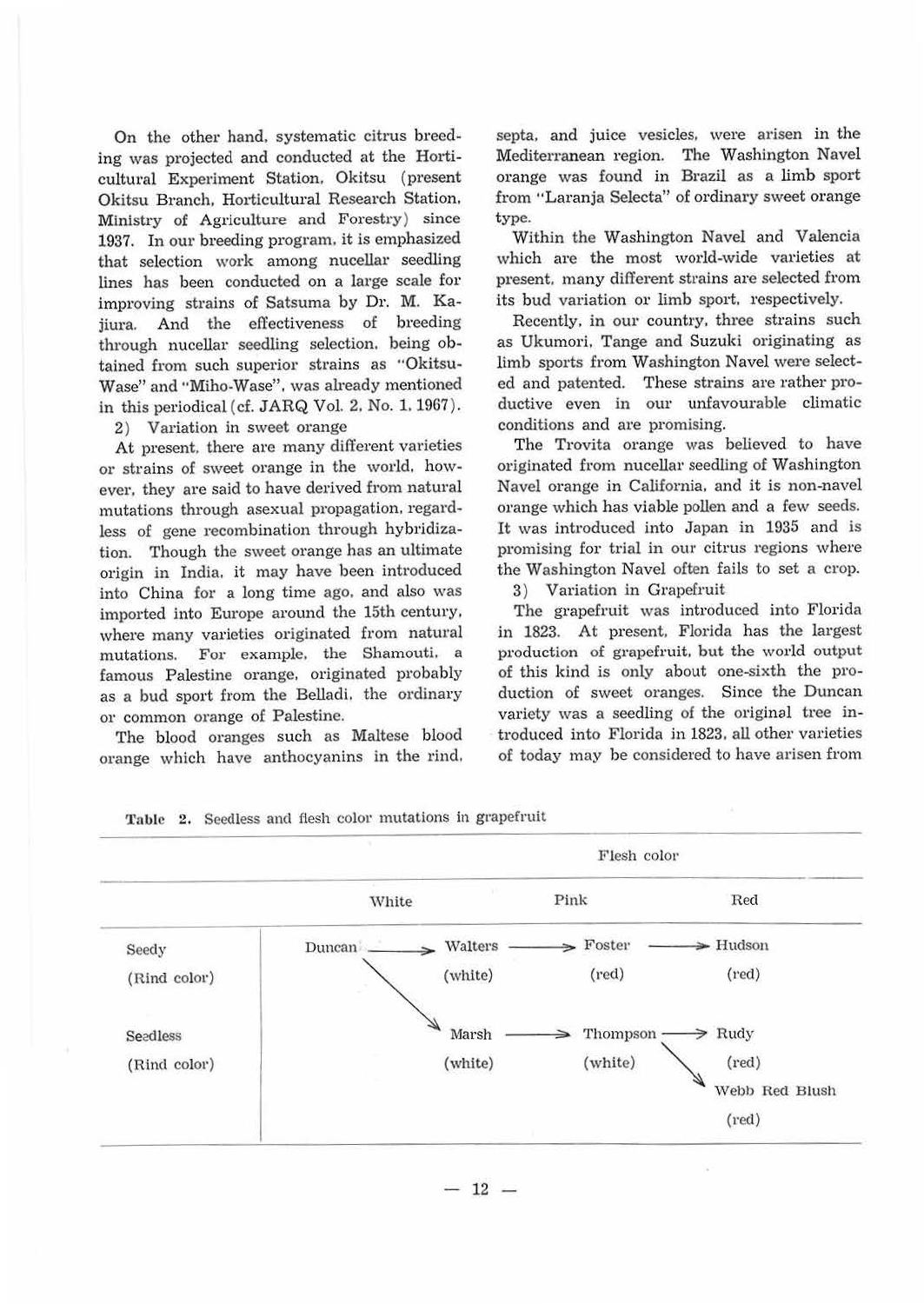it by natural mutations. The Duncan has yellow rind at maturity, flesh of pale ivory-yellew, usually spoken of as white, and has from 30 to 50 seeds. The seedless condition has arisen in later days. however. in this case not by bud mutation but by seed mutation. Namely. the Marsh seedless may originate from seedy Duncan through nucellar seedling. And at least three instances, including Marsh. are known of seeds from normal seedy grapefruit producing trees with seedless fruits. The color mutation is quite independent of mutation for seedless condition. and pink and red forms are grown of both seedy and seedless types.

As shown in Table 2. seedy Walter's of normal type was selected from Duncan through a nucellar seedling. and the Foster originated as a limb sport from it in 1906. The Foster has flushed pink rind, pink flesh and contains seeds. The Hudson. red and seedy grapefruit, was discovered as a limb sport on a Foster tree in the mid 1930's at San Benito. Texas. In the seedless varieties the sequence is clearly established.

The Thompson originated as a pink- fleshed bud sport of a Marsh tree in 1913. It is seedless. just as Marsh is. and of the same external appearance, for no pink shows on the rind. The Ruby is the first grapefruit with deep red flesh arisen as a Jimb sport of the Thompson at Texas in 1926. It is also seedless and the rind is crimson blush.

Lycopene and associated carotenes are the coloring compounds present in the sports. From about 1935 there was the vogue for planting pink, seedless grapefruit, followed about 1945 with similar heavy planting of red. seedless forms in Florida. It is a quite interesting phenomenon that the color mutations occuned in parallel in both of the seedy and seedless groups.

4) Variation in Natsudaidai and other citrus fruits of Japan

**Natsudaidai:** The Natsudaidai is the second most popular citrus fruit in Japan and is the most common late-maturing (May to June) variety at present. In Natsudaidai. search for limb sports has been continued extensively,

and many selections have been obtained. Among them. the "Kawano Natsudaidai" was found as a limb sport about 60 years ago in Oita Prefecture and was patented in 1950. This selection is early-ripening (March to April) and is much less acid than the standard Natsudaidai. More recently. the "Tajima Natsudaidai" was found as a limb sport. It is a late strain. ripens in midsummer and is very juicy. In addition, two seedless mutants have been found from common Natsudaidai.

**Iyo:** The Iyo originated as a chance seedling in Yamaguchi Prefecture and was introduced in 1886. It is judged to be a tangor and ripens in January to February. Recently. a limb sport of the Iyo was found that ripened earlier than the parent variety and was seedless. It was patented in 1966.

**Hyuganatsu :** The Hyuganatsu originated as a chance seedling about 1820 in Miyazaki Prefecture. and is valuable as a late maturing variety with excellent aroma, tender flesh and very juicy for use as fresh fruit. But the severe fruit drop in cold winters reduces its value for commercial planting generally. It ripens in May to June and has a tendency for regreening. Recently. a limb sport of this variety was found that had a deeper color in rind than the parent Hyuganatsu and had excellent quality in later season. It was patented in 1965.

#### **References**

- 1) Iwasaki, T., Nishiura, M., Shichijo, T., Okudai, N., and Zaizen, T.: Studies on the Strains of Early Satsuma Orange (2nd Rep.). Bull. Hort. Res. Sta., Japan, Ser. B, No. 1, 37-47 (1962) (in Japanese with English summary)
- 2) Nishiura, M.: Citrus Breeding and Bud Selection in Japan. Proc. Fla. State Hort. Soc., 77, 79-83 (1964)
- 3) Nishiura, M.: Natural Mutation and Its Utilization in the Selection of Citrus Fruits. Gamma Field Symposia, No. 4, 27-42 (1965)
- 4) Nishiura, M. : Citrus Breeding Through Nucellar Seedling Selection. JARQ, Vol. 2, No. 1, 15-19 (1967)
- 5) Nishiura, M., Shichijo, T., Iwasaki, T., Jozukuri, A., and Kihara, T. : Studies on the Strains of